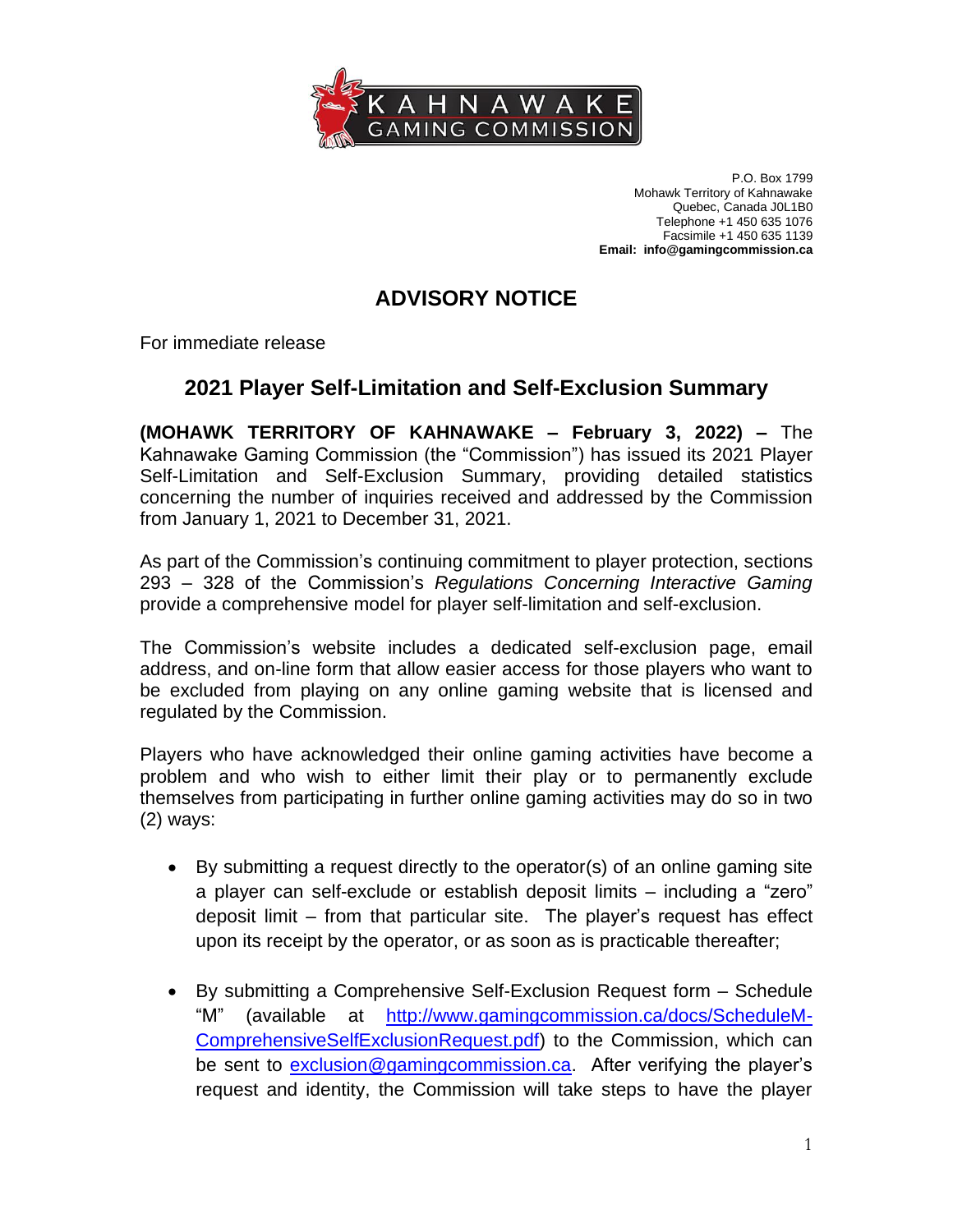permanently excluded from all of the online gaming sites that are licensed and regulated by the Commission.

When a Comprehensive Self-Exclusion Request – Schedule "M" is submitted to the Commission, a Compliance Officer will contact the requestor to verify his or her information and identity and/or to request further information to proceed with his or her request.

If the request concerns a specific operator licensed by the Commission, the request will be forwarded to the appropriate operator to be implemented. Once the self-limitation or self-exclusion request has been implemented, the operator will notify the requestor and the Commission with the date upon which implementation was completed.

If the self-exclusion request is in relation to **all** online gaming sites that are licensed by the Commission, a Comprehensive Self-Exclusion Directive signed by the Commission Chairman is emailed to all current licensees with a specific date and time by which all licensees must permanently exclude the requestor from accessing, depositing funds and from playing on any gaming system that is operated by the licensee and licensed by the Commission.

The Commission will contact the requestor to confirm, in writing, the date and time at which their self-exclusion request was put into effect. Players are advised to notify the Commission immediately if any online gaming site licensed by the Commission does not respect the terms of a Comprehensive Self-Exclusion Directive.

In summary, for the period covering January 1, 2021 to December 31, 2021, **one hundred and eighty (180)** submissions from players inquiring about or requesting to be self-excluded were received. The breakdowns of the requests are as follows:

- **1** request pertained to requests for deposit limits and were thus forwarded to the appropriate site and executed by the operator.
- **21** requests pertained to the closing of accounts and were thus forwarded to the appropriate site and executed by the operator.
- **0** requests pertained to a player requesting their account be re-opened and were thus forwarded to the appropriate site and executed by the operator.

Of the remaining **one and fifty-seven** (**157)** addressable Self-Exclusion requests, the breakdown is as follows:

- **45** Comprehensive Self-Exclusion Directives were issued and forwarded to all licensees of the Commission.
- **0** requests to revoke a Comprehensive Self-Exclusion which was denied by the licensee at which the account was held.
- **110** requests are pending due to incomplete information, for which the Commission has requested additional information.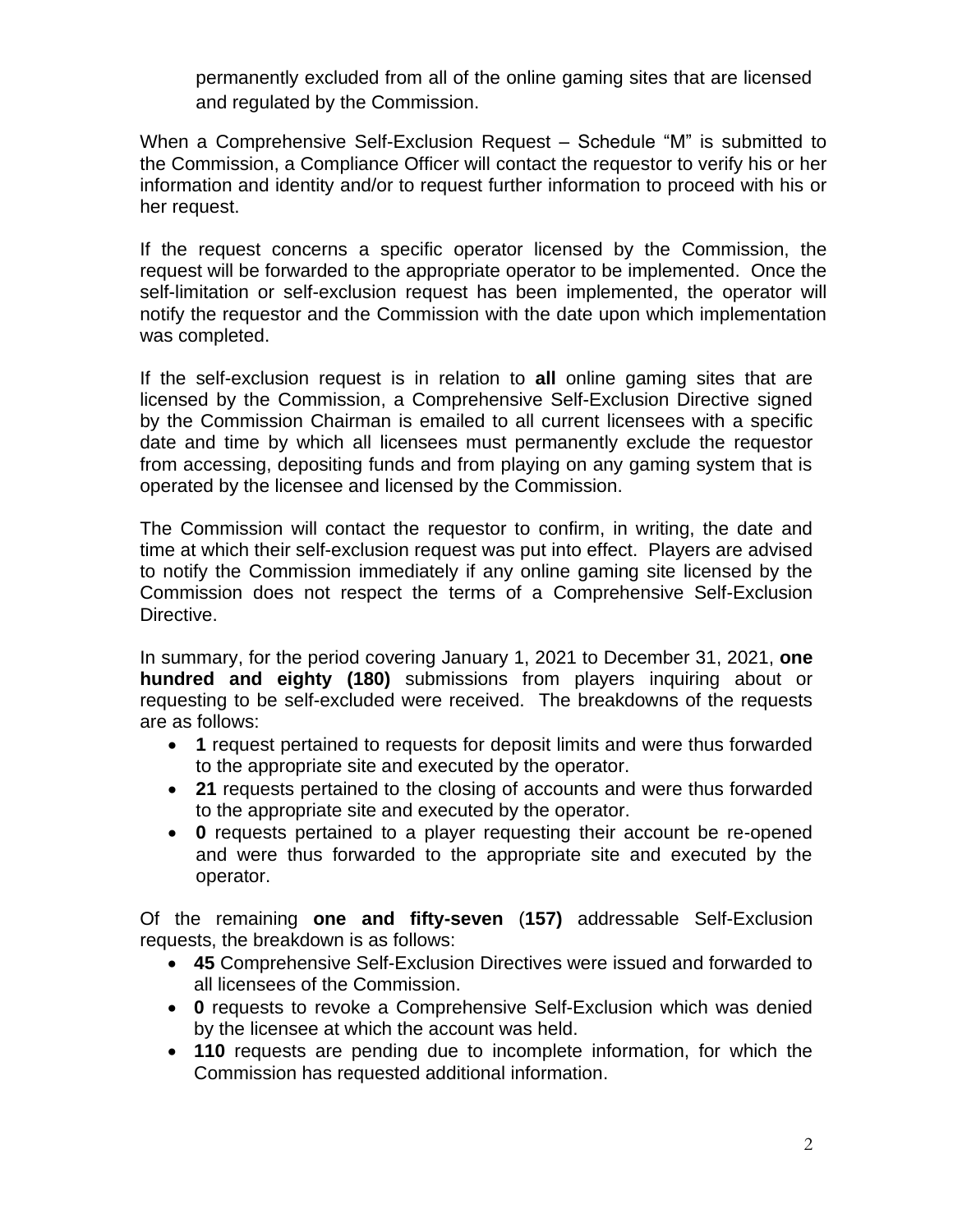• **1** request for temporary self-exclusion or cooling off period for which the *Regulations concerning Interactive Gaming* does not provide. Players did not seek permanent self-exclusion.

A table summarizing these statistics is attached hereto.

## **About Kahnawake**

The Mohawk Territory of Kahnawake is a sovereign jurisdiction located just outside Montreal, Quebec, Canada. The Kahnawake Gaming Commission was established in 1996 and has been continuously licensing and regulating online and land-based gaming within Kahnawake since that time.

\_\_\_\_\_\_\_\_\_\_\_\_\_\_\_\_\_\_\_\_\_\_\_\_\_\_\_\_\_\_\_

For more information about the Commission, go to: [www.gamingcommission.ca.](http://www.gamingcommission.ca/) To contact the Commission, email: [info@gamingcommission.ca](mailto:info@gamingcommission.ca)

For further information, please contact the Commission at [info@gamingcommission.ca](mailto:info@gamingcommission.ca)